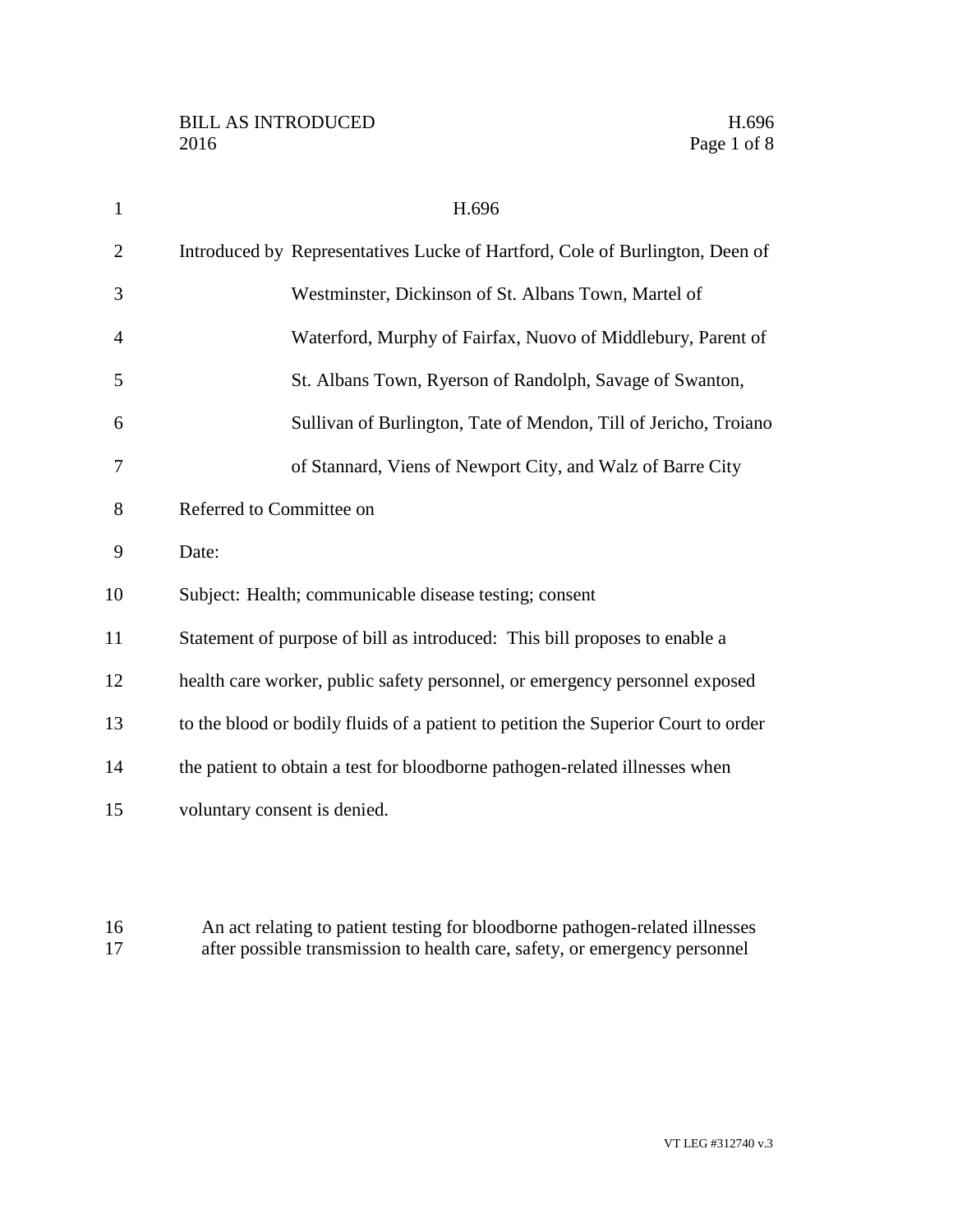| $\mathbf{1}$   | It is hereby enacted by the General Assembly of the State of Vermont:           |
|----------------|---------------------------------------------------------------------------------|
| $\overline{2}$ | Sec. 1. 18 V.S.A. § 1141 is amended to read:                                    |
| 3              | § 1141. COMMUNICABLE DISEASE TESTING                                            |
| $\overline{4}$ | (a) A health care provider may order a test for bloodborne pathogens if a       |
| 5              | health care worker, public safety personnel, or emergency personnel has been    |
| 6              | exposed to the blood or bodily fluids of the source patient in a manner         |
| 7              | sufficient to transmit a bloodborne pathogen-related illness to the affected    |
| 8              | worker while engaged in rendering health services to the source patient, and    |
| 9              | provided that:                                                                  |
| 10             | (1) the $The$ source patient:                                                   |
| 11             | (A) has provided informed consent, as defined in subdivision                    |
| 12             | 9701(17) of this title; $\theta$                                                |
| 13             | (B) is deceased; $or$                                                           |
| 14             | (C) has not provided informed consent and the court has ordered the             |
| 15             | source patient to obtain a blood test for bloodborne pathogen-related illnesses |
| 16             | pursuant to subsection (n) of this section.                                     |
| 17             | (2) the The worker has provided a blood sample and consented to testing         |
| 18             | for bloodborne pathogens and a physician has documented that bloodborne         |
| 19             | pathogen test results are needed for beginning, continuing, modifying, or       |
| 20             | discontinuing medical treatment for the worker;                                 |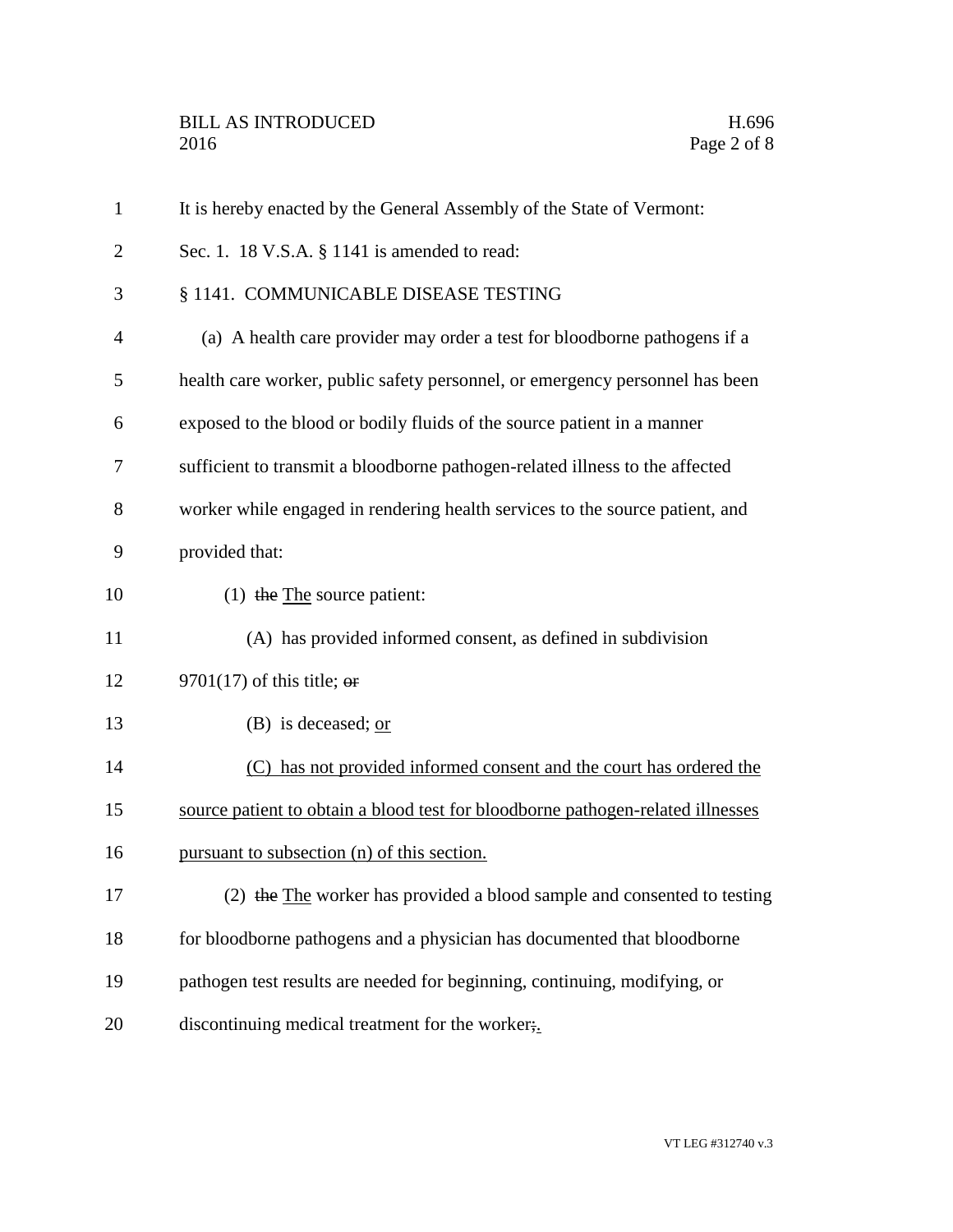## BILL AS INTRODUCED H.696<br>2016 Page 3 of 8

| $\mathbf{1}$   | (3) $a \triangle$ physician with specialty training in infectious diseases has   |
|----------------|----------------------------------------------------------------------------------|
| $\overline{2}$ | confirmed that the worker has been exposed to the blood or bodily fluids of the  |
| 3              | source patient in a manner sufficient to transmit a bloodborne pathogen-related  |
| $\overline{4}$ | illness;                                                                         |
| 5              | (4) $\mathbf{a} \mathbf{A}$ health care provider has informed the worker of the  |
| 6              | confidentiality requirements in subsection (c) of this section and the penalties |
| 7              | for unauthorized disclosure of source patient information under subsection (e)   |
| 8              | of this section; and.                                                            |
| 9              | (5) $\theta$ A health care provider has informed the source patient of the       |
| 10             | purpose and confidentiality provisions in subsections (b) and (c) of this        |
| 11             | section, respectively, if applicable.                                            |
| 12             | (b) Bloodborne pathogen test results of a source patient obtained under          |
| 13             | subsection (a) of this section are for diagnostic purposes and to determine the  |
| 14             | need for treatment or medical care specific to a bloodborne pathogen-related     |
| 15             | illness of a worker. Test results may not be used as evidence in any criminal or |
| 16             | civil proceedings.                                                               |
| 17             | (c) The result of a test ordered pursuant to subsection (a) of this section is   |
| 18             | protected health information subject to the "Standards for Privacy of            |
| 19             | Individually Identifiable Health Information" established under the Health       |
| 20             | Insurance Portability and Accountability Act of 1996 and contained in            |
| 21             | 45 C.F.R., Parts 160 and 164, and any subsequent amendments. Test results        |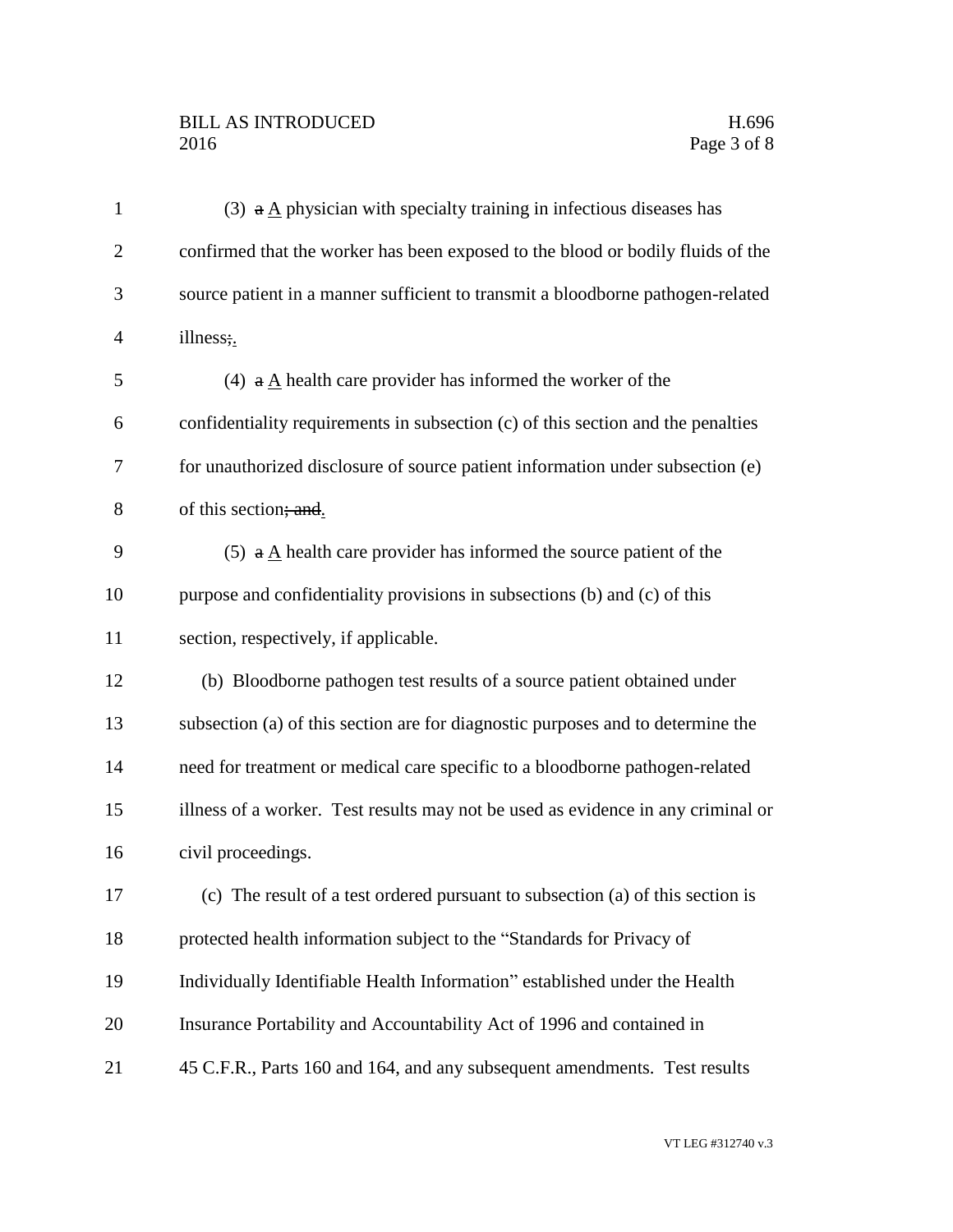| $\mathbf{1}$   | shall be confidential except that the worker who sustained the exposure, the     |
|----------------|----------------------------------------------------------------------------------|
| $\overline{2}$ | health care provider who ordered the test, and the source patient, upon his or   |
| 3              | her request, shall be informed of the test results. Test results reported to the |
| $\overline{4}$ | worker and documented in his or her medical record shall not include any         |
| 5              | personally identifying information relative to the source patient. Test results  |
| 6              | shall be transmitted to the commissioner of health Commissioner of Health        |
| 7              | pursuant to subsection (i) of this section.                                      |
| 8              | (d) Prior to laboratory testing of a source patient's blood sample for           |
| 9              | bloodborne pathogens, personal identifiers shall be removed from the sample.     |
| 10             | (e) Unauthorized disclosures of test results obtained under this section shall   |
| 11             | be subject to the penalties provided under the Health Insurance Portability and  |
| 12             | Accountability Act of 1996, 42 U.S.C. subsections 1320d-5 and 1320d-6, and       |
| 13             | may be considered unprofessional conduct under applicable licensing,             |
| 14             | certification, and registration laws.                                            |
| 15             | (f) The results of rapid testing technologies shall be considered preliminary    |
| 16             | and may be released in accordance with the manufacturer's instructions as        |
| 17             | approved by the federal Food and Drug Administration. Corroborating or           |
| 18             | confirmatory testing must shall be conducted as follow-up to a positive          |
| 19             | preliminary test.                                                                |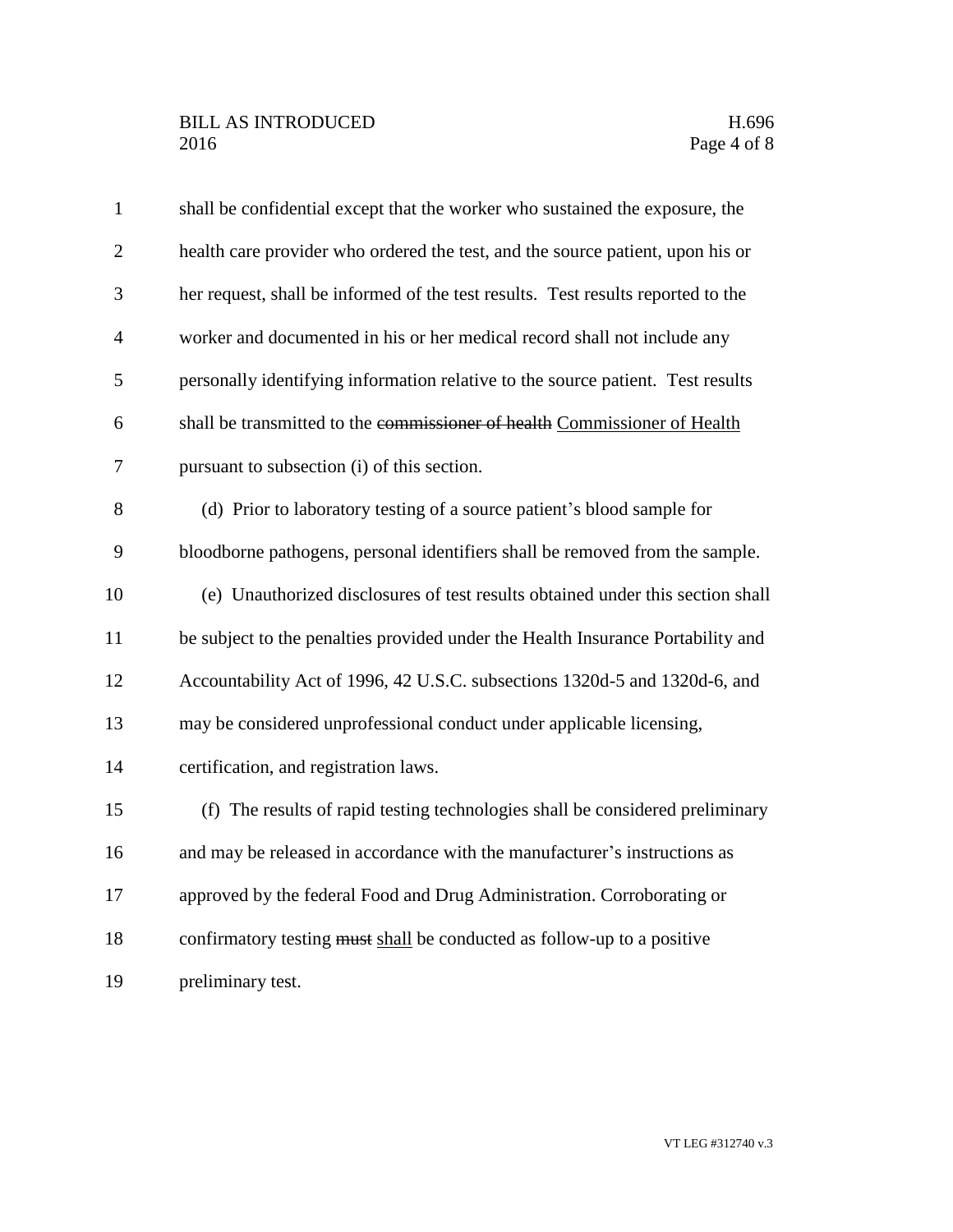## BILL AS INTRODUCED H.696<br>2016 Page 5 of 8

| $\mathbf{1}$   | (g) The health care provider who requested the test shall provide the source       |
|----------------|------------------------------------------------------------------------------------|
| $\overline{2}$ | patient and the worker an opportunity to receive follow-up testing and shall       |
| 3              | provide information on options for counseling, as appropriate.                     |
| $\overline{4}$ | (h) Records pertaining to testing performed pursuant to this section shall         |
| 5              | not be recorded in the source patient's medical record unless authorized by the    |
| 6              | source patient and shall not be maintained in the location where the test is       |
| 7              | ordered or performed for more than 60 days.                                        |
| 8              | (i) A laboratory having personal knowledge of a test result under this             |
| 9              | section shall transmit within 24 hours a report thereof to the department of       |
| 10             | health Department of Health pursuant to subsection $1001(k)$ of this title.        |
| 11             | (j) The employer of any worker exposed to blood or bodily fluids while             |
| 12             | rendering health services to a source patient during the performance of normal     |
| 13             | job duties shall maintain an incident report with information regarding the        |
| 14             | exposure that is relevant to a workers' compensation claim. The employer           |
| 15             | shall not be provided or have access to information personally identifying the     |
| 16             | source patient.                                                                    |
| 17             | (k) The costs of all diagnostic tests authorized by these provisions shall be      |
| 18             | borne by the employer of the worker.                                               |
| 19             | (1) Notwithstanding any other law to the contrary, a health care provider          |
| 20             | who orders a test in accordance with this section shall not be subject to civil or |
| 21             | criminal liability for ordering the test. Nothing in this subsection shall be      |
|                |                                                                                    |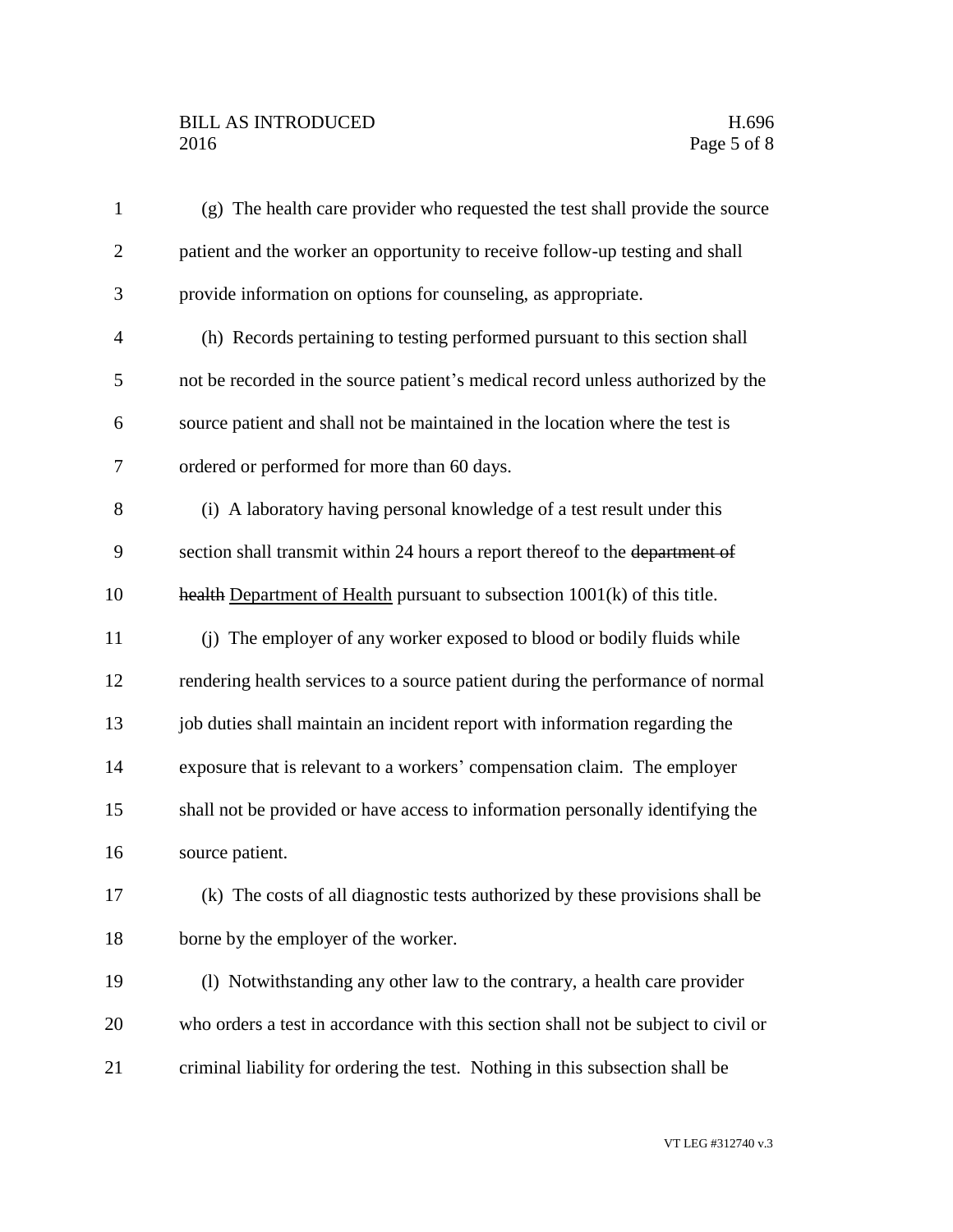| $\mathbf{1}$   | construed to establish immunity for the failure to exercise due care in the      |
|----------------|----------------------------------------------------------------------------------|
| $\overline{2}$ | performance or analysis of the test.                                             |
| 3              | (m) A health care provider's duties under this section are not continuing        |
| 4              | but limited to testing and services performed under this section.                |
| 5              | $(n)(1)$ A health care worker, public safety personnel, or emergency             |
| 6              | personnel exposed to the blood or bodily fluids of the source patient while      |
| 7              | engaged in rendering health services to the source patient may file a written    |
| 8              | petition to the Superior Court in the unit in which the exposure occurred to     |
| 9              | obtain a blood sample from the source patient against his or her consent for the |
| 10             | purpose of testing for HIV, Hepatitis B, Hepatitis C, or any other bloodborne    |
| 11             | pathogen-related illnesses if:                                                   |
| 12             | (A) exposure to the blood or bodily fluids of the source patient                 |
| 13             | creates a significant risk of transmission of a bloodborne pathogen-related      |
| 14             | illness to the affected worker;                                                  |
| 15             | (B) notice of the occupational exposure was provided to the source               |
| 16             | patient and written informed consent for blood testing was sought from the       |
| 17             | source patient by the employer or health care provider of the affected           |
| 18             | worker; and                                                                      |
| 19             | (C) written informed consent was not given by the source patient and             |
| 20             | he or she refused to be tested.                                                  |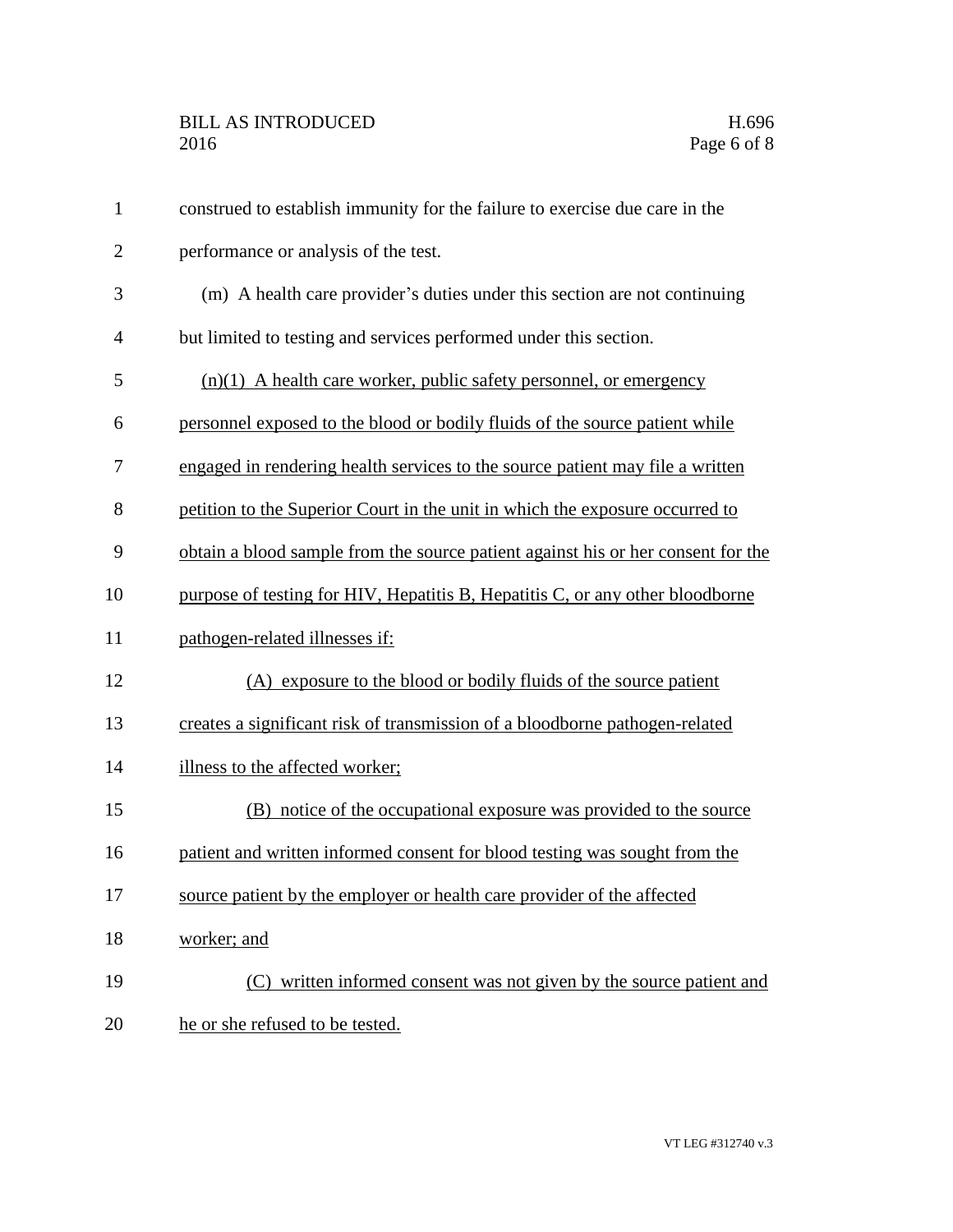## BILL AS INTRODUCED H.696<br>2016 Page 7 of 8

| $\mathbf{1}$   | (2) The petitioner shall serve notice of the petition on the source patient      |
|----------------|----------------------------------------------------------------------------------|
| $\overline{2}$ | as provided for by Rule 4 of the Vermont Rules of Civil Procedure.               |
| 3              | (3) Upon receipt by the Superior Court of the petition, the court shall:         |
| $\overline{4}$ | (A) schedule a hearing on the petition as soon as practicable;                   |
| 5              | (B) appoint counsel, if requested, for any indigent client not already           |
| 6              | represented; and                                                                 |
| 7              | (C) furnish counsel with copies of the petition.                                 |
| 8              | (4) The hearing shall be confidential and the Vermont Rules of Evidence          |
| 9              | shall apply. The report of the hearing proceedings are exempt from public        |
| 10             | inspection and copying under the Public Records Act and shall be kept            |
| 11             | confidential, except by permission of the source patient and with the approval   |
| 12             | of the court.                                                                    |
| 13             | The court shall order the source patient to obtain a test for<br>(5)             |
| 14             | bloodborne pathogen-related illnesses if it finds that the petitioner has proven |
| 15             | by a preponderance of the evidence that:                                         |
| 16             | (A) exposure to the blood or bodily fluids of the source patient                 |
| 17             | creates a significant risk of transmission of a bloodborne pathogen-related      |
| 18             | illness to the affected worker;                                                  |
| 19             | (B) notice of the occupational exposure was provided to the source               |
| 20             | patient and written informed consent for blood testing was sought from the       |